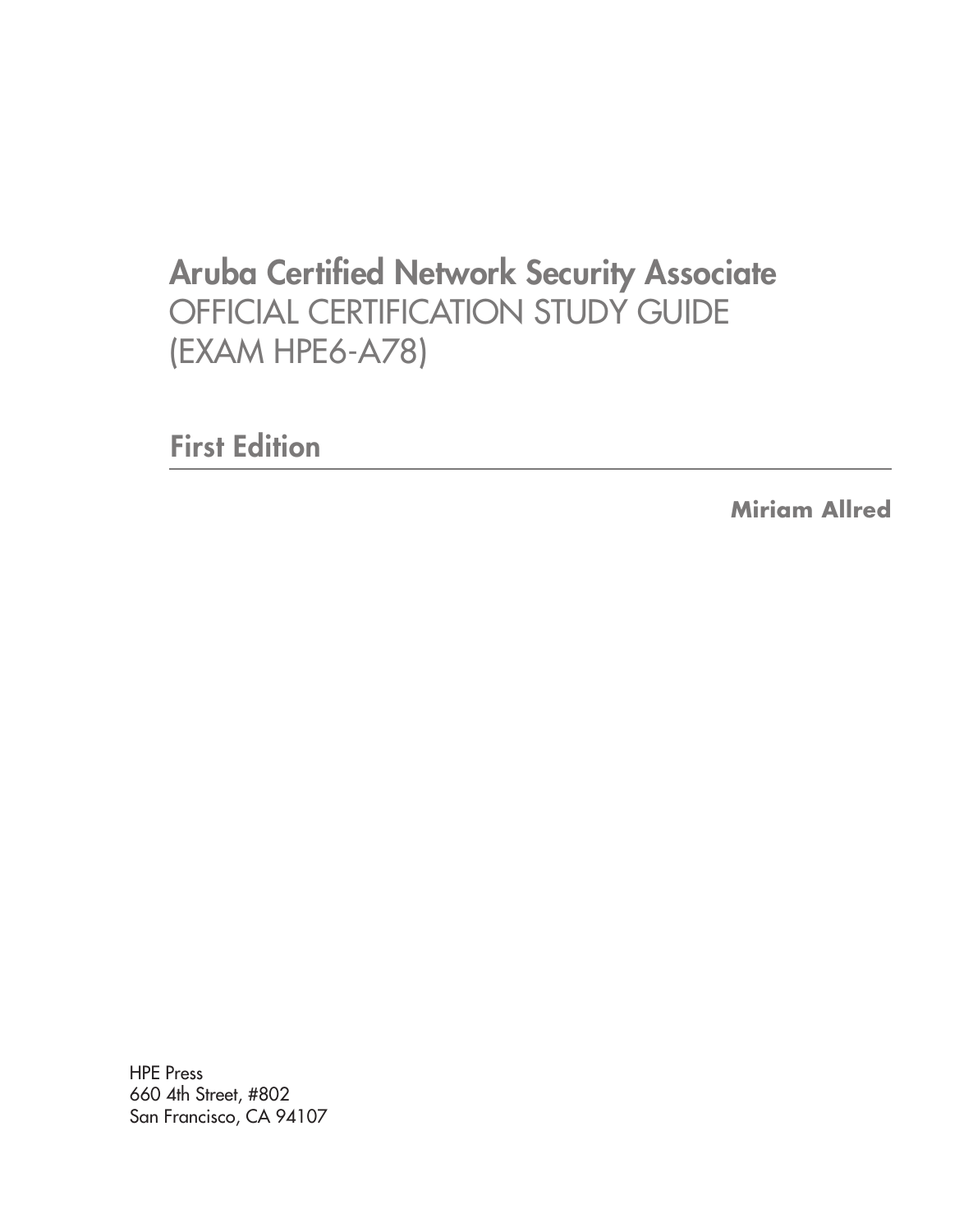#### **Aruba Certified Network Security Associate Official Certification Study Guide (Exam HPE6-A78)** Miriam Allred

© 2020 Hewlett Packard Enterprise Development LP.

Published by:

Hewlett Packard Enterprise Press 660 4th Street, #802 San Francisco, CA 94107

All rights reserved. No part of this book may be reproduced or transmitted in any form or by any means, electronic or mechanical, including photocopying, recording, or by any information storage and retrieval system, without written permission from the publisher, except for the inclusion of brief quotations in a review.

#### ISBN: **978-1-7360155-0-6**

#### **WARNING AND DISCLAIMER**

This book provides information about the topics covered in the Aruba Certified Network Security Associate (HPE6-A78) certification exam. Every effort has been made to make this book as complete and as accurate as possible, but no warranty or fitness is implied.

The information is provided on an "as is" basis. The author, and Hewlett Packard Enterprise Press, shall have neither liability nor responsibility to any person or entity with respect to any loss or damages arising from the information contained in this book or from the use of the discs or programs that may accompany it.

The opinions expressed in this book belong to the author and are not necessarily those of Hewlett Packard Enterprise Press.

#### **FEEDBACK INFORMATION**

At HPE Press, our goal is to create in-depth reference books of the best quality and value. Each book is crafted with care and precision, undergoing rigorous development that involves the expertise of members from the professional technical community.

Readers' feedback is a continuation of the process. If you have any comments regarding how we could improve the quality of this book, or otherwise alter it to better suit your needs, you can contact us through email at hpepress@epac.com. Please make sure to include the book title and ISBN in your message.

We appreciate your feedback.

**Publisher**: Hewlett Packard Enterprise Press

**HPE Contributors**: Darren Crawford, Herman Robers, Kelly Kutz

**HPE Press Program Manager**: Michael Bishop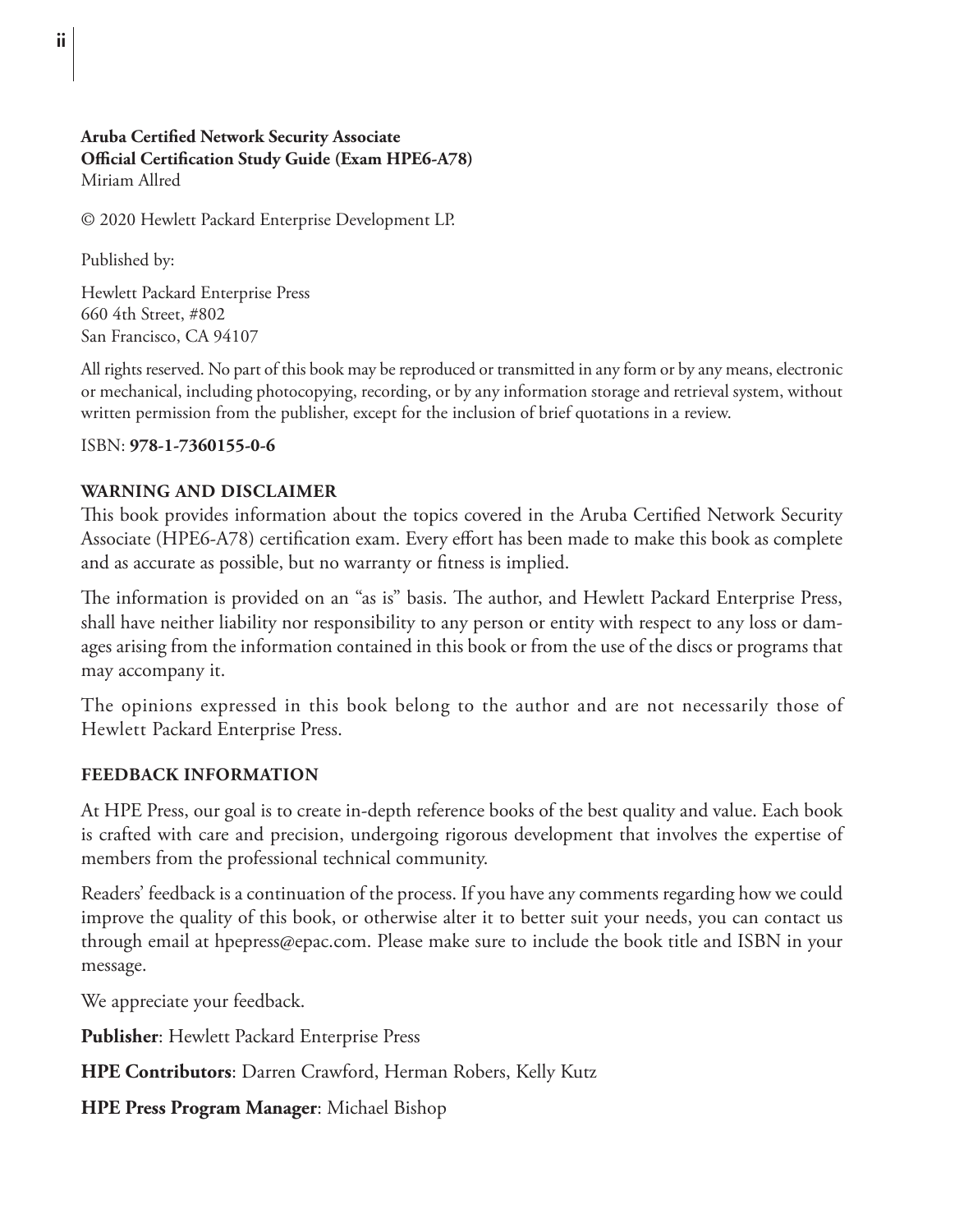### About the Author

Miriam Allred has spent the last 15 years configuring, testing, and troubleshooting wired and wireless networks. Miriam combines this wide range of technical expertise with pedagogy and instructional design training, allowing her to create technical training courses for both advanced and entry-level networking professionals. Miriam Allred has a Master's degree from Cleveland State University and a Bachelor's degree from Brigham Young University.

#### Introduction

This book is based on the *Aruba Networks Security Fundamentals*, Rev 20.41 course. It helps you prepare for the HPE6-A78 exam, a prerequisite for becoming an Aruba Certified Security Associate. The exam validates candidates' knowledge, skills, and ability to describe common security threats and vulnerabilities.

This guide provides an overview of foundational security technologies. Learn how to create a trusted network infrastructure with Aruba mobility solutions and switches. In addition to covering topics such as device hardening, the guide discusses implementing security at the edge with AAA, basic roles and firewall policies, dynamic segmentation, and endpoint classification. You will also learn about basic threat detection technologies and how to collect logs and alarms and use them to initiate an investigation.

## Certification and Learning

Hewlett Packard Enterprise Certification and Learning provides end-to-end continuous learning programs and professional certifications that can help you open doors and accelerate your career.

We provide

- **Professional sales and technical training and certifications** to give you the critical skills needed to design, manage, and implement the most sought-after IT disciplines;
- **Continuous learning activities and job-role based learning plans** to help you keep pace with the demands of the dynamic, fast-paced IT industry; and
- **Advanced training** to help you navigate and seize opportunities within the top IT transformation areas that enable business advantage today.

As a Certification and Learning certified member, your skills, knowledge, and real-world experience are recognized and valued in the marketplace. To continue your professional and career growth, you have access to our large HPE community of world-class IT professionals, trend-makers and decisionmakers. Share ideas, best practices, business insights, and challenges as you gain professional connections globally.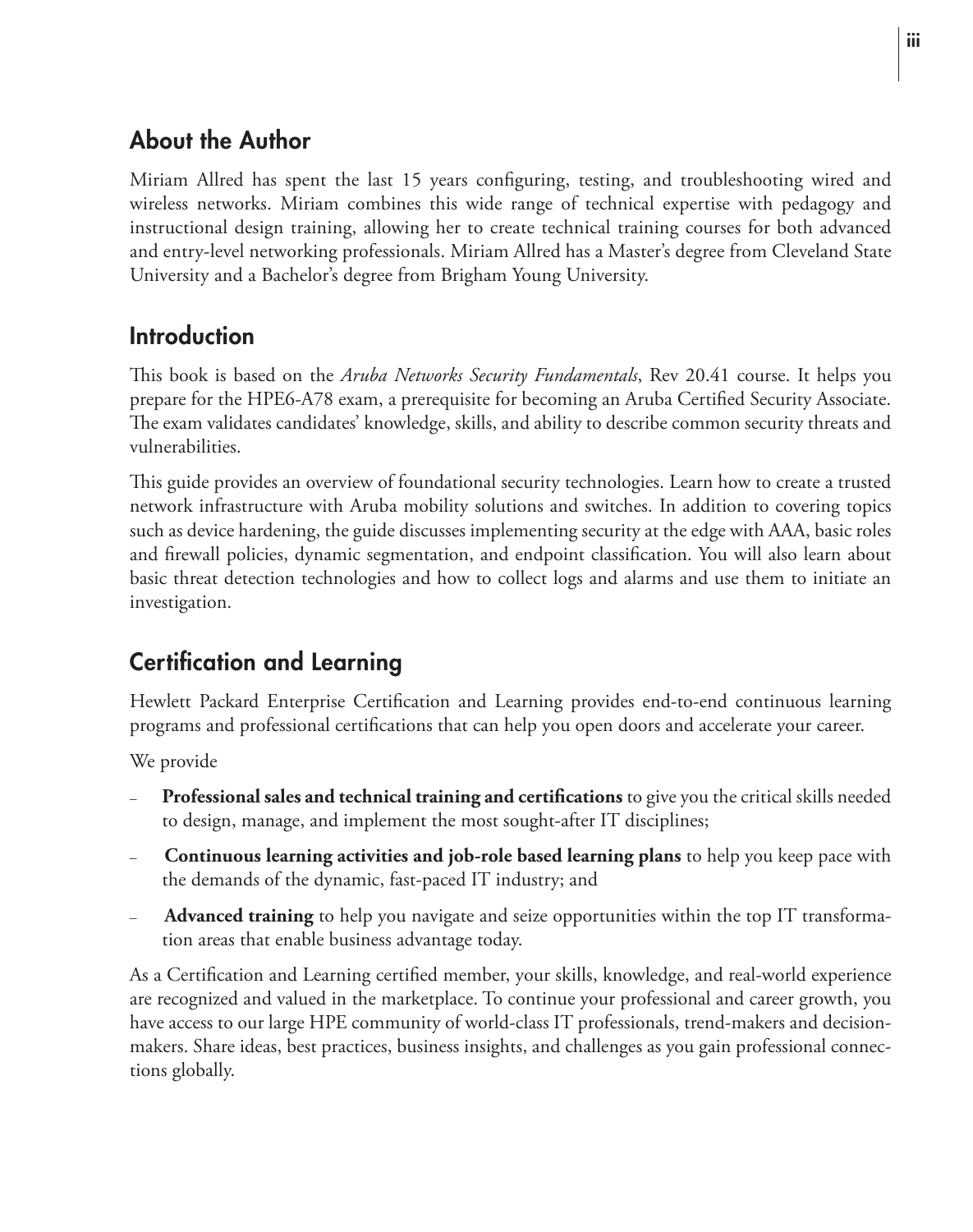To learn more about HPE Certification and Learning certifications and continuous learning programs, please visit http://certification-learning.hpe.com

### Audience

This book is designed for network engineers or help desk engineers with six months to one year of experience, working in either a corporate or Aruba partner environment.

## Assumed Knowledge

Aruba Certified Network Security Associate is an entry-level security book, but it assumes that you have fundamental knowledge in wireless technologies and Ethernet switching.

### Minimum Qualifications

It is assumed that you have worked at least six months to a year in networking and have a basic understanding of wired and wireless networks, as well as of Aruba switches and mobility solutions. You should have an interest in learning about how to improve network security.

## Relevant Certifications

After you pass these exams, your achievement may be applicable toward more than one certification. To determine which certifications can be credited with this achievement, log in to The Learning Center and view the certifications listed on the exam's More Details tab. You might be on your way to achieving additional certifications.

## Preparing for Exam HPE6-A78

This self-study guide does not guarantee that you will have all the knowledge you need to pass the exam. It is expected that you will also draw on real-world experience and would benefit from completing the hands-on lab activities provided in the instructor-led training. To pass the certification exam, you should be able to describe common security threats and vulnerabilities. The exam also tests a candidate's knowledge of device hardening, implementation of security at the edge with AAA, basic roles and firewall policies, dynamic segmentation, and endpoint classification. It covers basic threat detection technologies, collecting logs and alarms.

## Recommended HPE Training

Recommended training to prepare for each exam is accessible from the exam's page in The Learning Center. See the exam attachment, "Supporting courses," to view and register for the courses.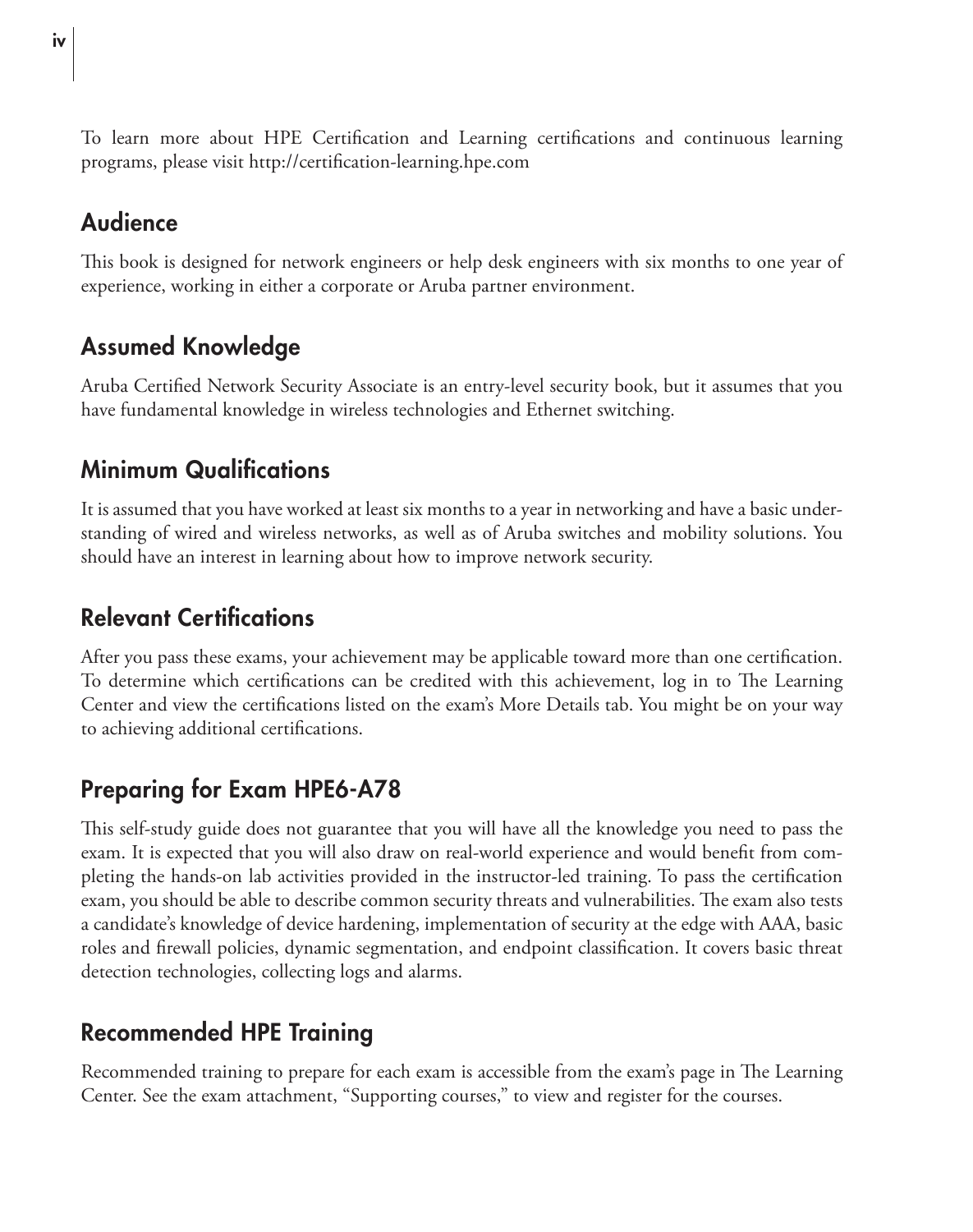#### Obtain Hands-on Experience

You are not required to take the recommended, supported courses, and completion of training does not guarantee that you will pass the exams. Hewlett Packard Enterprise strongly recommends a combination of training, thorough review of courseware and additional study references, and sufficient on-the-job experience prior to taking an exam.

#### Exam Registration

To register for an exam, go to https://certification-learning.hpe.com/tr/learn\_more\_about\_exams.html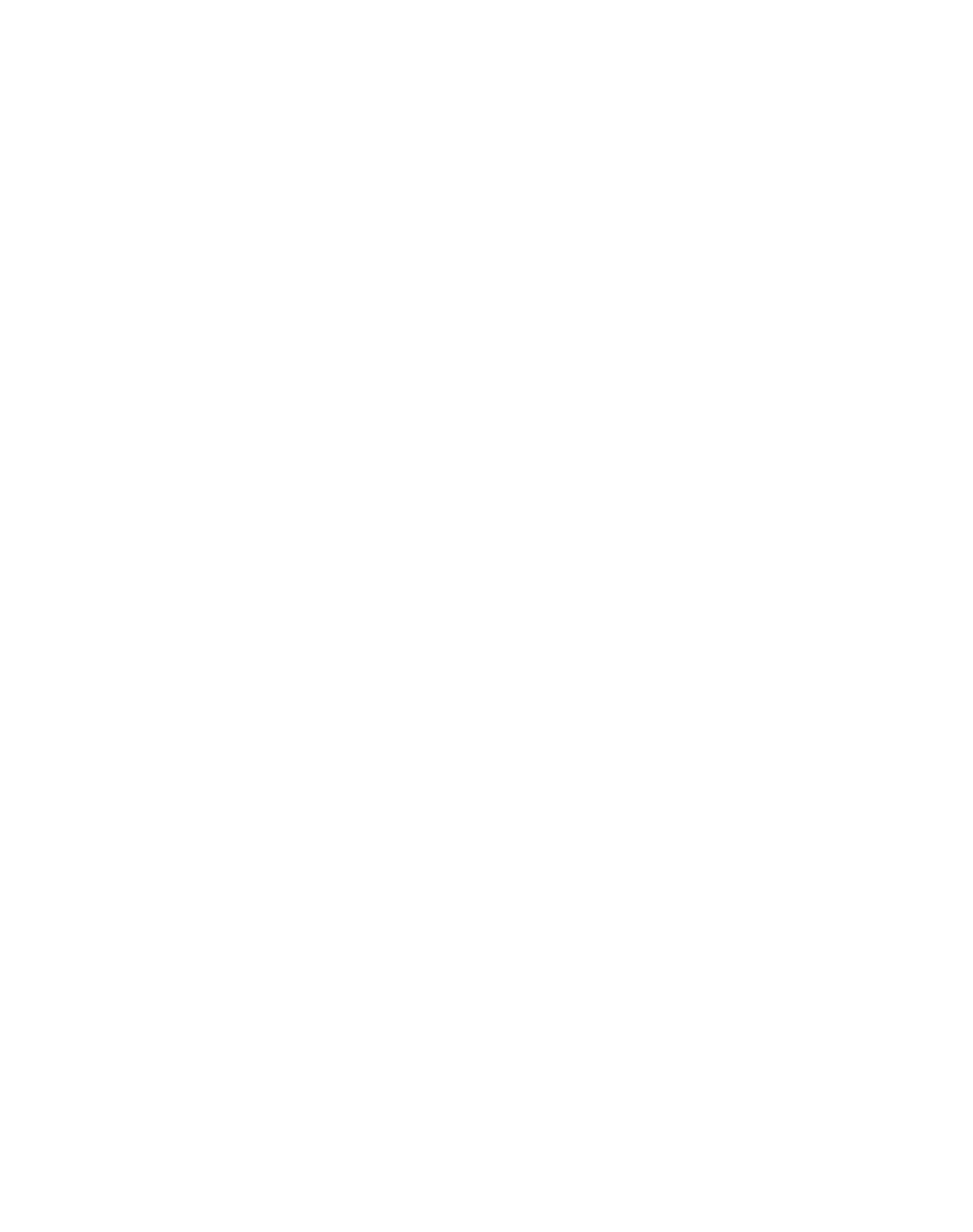# CONTENTS

| 1 | Security Threats and the Aruba Security Strategy 1        |  |
|---|-----------------------------------------------------------|--|
|   |                                                           |  |
|   |                                                           |  |
|   |                                                           |  |
|   |                                                           |  |
|   |                                                           |  |
|   |                                                           |  |
|   |                                                           |  |
|   |                                                           |  |
|   |                                                           |  |
|   |                                                           |  |
|   |                                                           |  |
|   |                                                           |  |
|   |                                                           |  |
|   |                                                           |  |
|   |                                                           |  |
|   |                                                           |  |
|   |                                                           |  |
|   |                                                           |  |
|   | Using ARP Poisoning to Implement an MITM Attack 17        |  |
|   |                                                           |  |
|   |                                                           |  |
|   |                                                           |  |
|   | Best Practices for Avoiding Social Engineering Attacks21  |  |
|   |                                                           |  |
|   | How to Protect against Password-based Attacks?23          |  |
|   |                                                           |  |
|   |                                                           |  |
|   |                                                           |  |
|   |                                                           |  |
|   |                                                           |  |
|   | Targeted Attacks: Exploitation to Actions on Objective 28 |  |
|   |                                                           |  |
|   |                                                           |  |
|   |                                                           |  |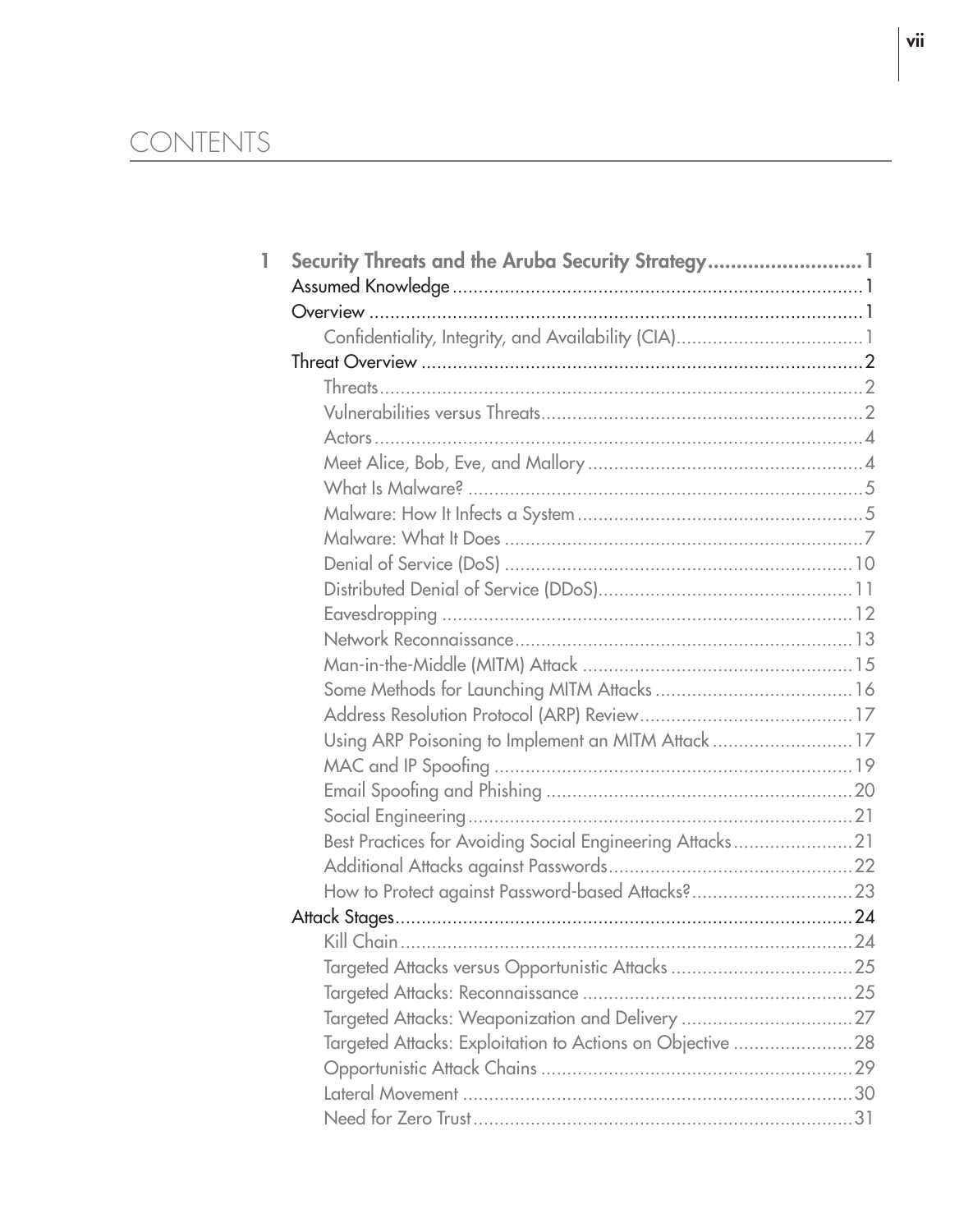|                | Log and Inspect within the Trusted Network Infrastructure 36 |  |
|----------------|--------------------------------------------------------------|--|
|                | Continuously Monitor, Control, and Orchestrate with the      |  |
|                |                                                              |  |
|                |                                                              |  |
|                |                                                              |  |
|                |                                                              |  |
|                |                                                              |  |
| $\overline{2}$ |                                                              |  |
|                |                                                              |  |
|                |                                                              |  |
|                |                                                              |  |
|                |                                                              |  |
|                |                                                              |  |
|                |                                                              |  |
|                | Secure Communications: Symmetric Encryption and              |  |
|                |                                                              |  |
|                |                                                              |  |
|                |                                                              |  |
|                |                                                              |  |
|                |                                                              |  |
|                | Simple Example of an Algorithm: Caesar Cipher48              |  |
|                | A Simple Example of a Symmetric Key Algorithm: XOR 49        |  |
|                |                                                              |  |
|                |                                                              |  |
|                | The Risks of Key Reuse with Symmetric Algorithms52           |  |
|                |                                                              |  |
|                |                                                              |  |
|                |                                                              |  |
|                | Hash-based Message Authentication Codes (HMAC)56             |  |
|                |                                                              |  |
|                | How Do Parties Communicate the Symmetric Keys? 58            |  |
|                |                                                              |  |
|                |                                                              |  |
|                |                                                              |  |
|                |                                                              |  |
|                |                                                              |  |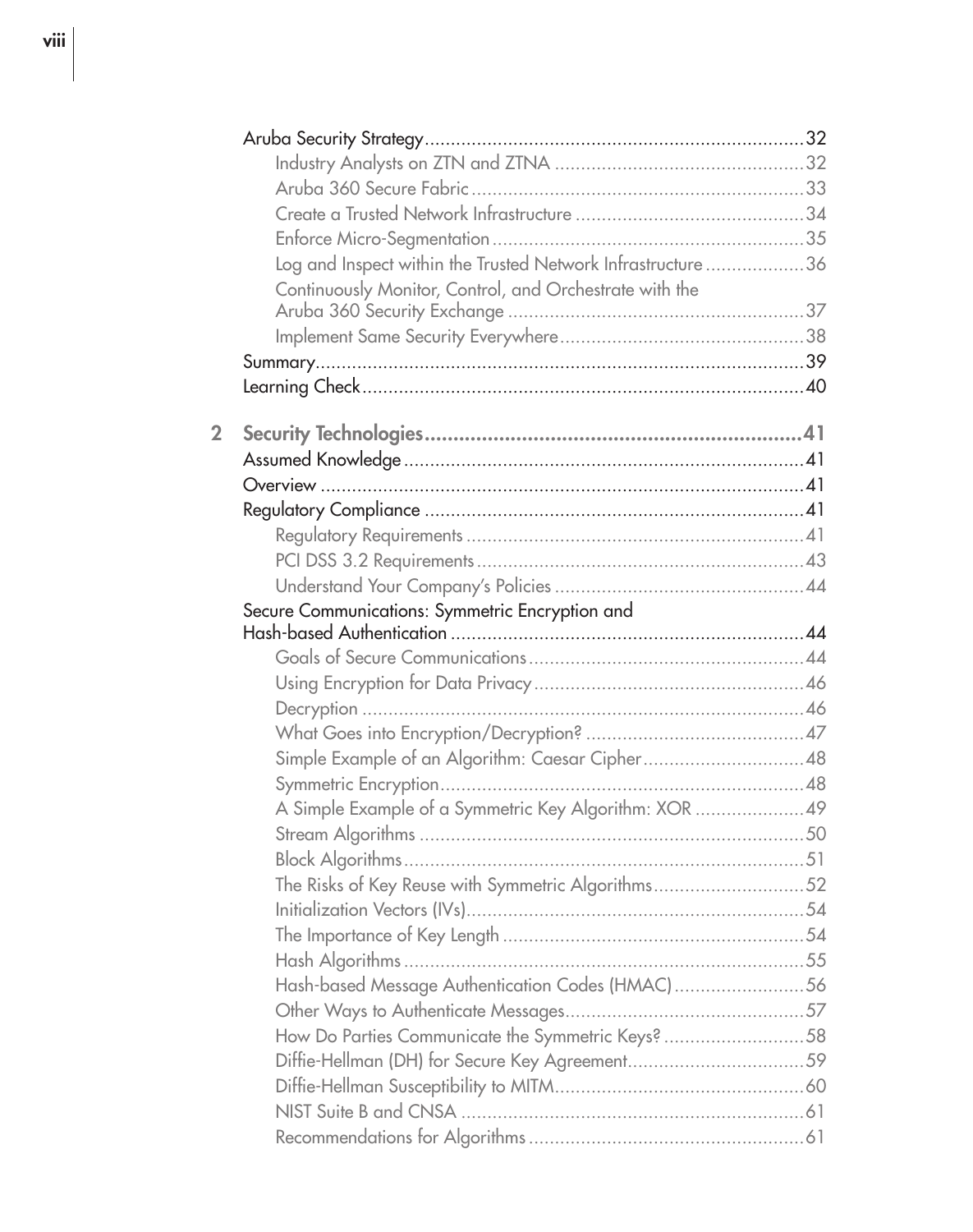| Secure Communications: Asymmetric Encryption, Certificates, and PKI 62 |  |
|------------------------------------------------------------------------|--|
|                                                                        |  |
|                                                                        |  |
| Recommendations for Data Signature Algorithms  64                      |  |
|                                                                        |  |
|                                                                        |  |
|                                                                        |  |
|                                                                        |  |
|                                                                        |  |
|                                                                        |  |
|                                                                        |  |
|                                                                        |  |
|                                                                        |  |
| What Does It Mean for a Root CA Certificate to Be Trusted? 74          |  |
| What Else Is Required for a Certificate to Be Valid? 75                |  |
|                                                                        |  |
|                                                                        |  |
|                                                                        |  |
| Online versus Offline Keypair and Certificate Signing                  |  |
|                                                                        |  |
| Creating Certificate Signing Requests (CSRs) and Keypairs80            |  |
|                                                                        |  |
|                                                                        |  |
|                                                                        |  |
| Secure Communications: Transport Layer Security (TLS)84                |  |
|                                                                        |  |
|                                                                        |  |
|                                                                        |  |
|                                                                        |  |
| High-Level Overview of RADIUS Authentication/                          |  |
|                                                                        |  |
|                                                                        |  |
|                                                                        |  |
|                                                                        |  |
|                                                                        |  |
|                                                                        |  |
|                                                                        |  |
|                                                                        |  |
|                                                                        |  |
|                                                                        |  |
|                                                                        |  |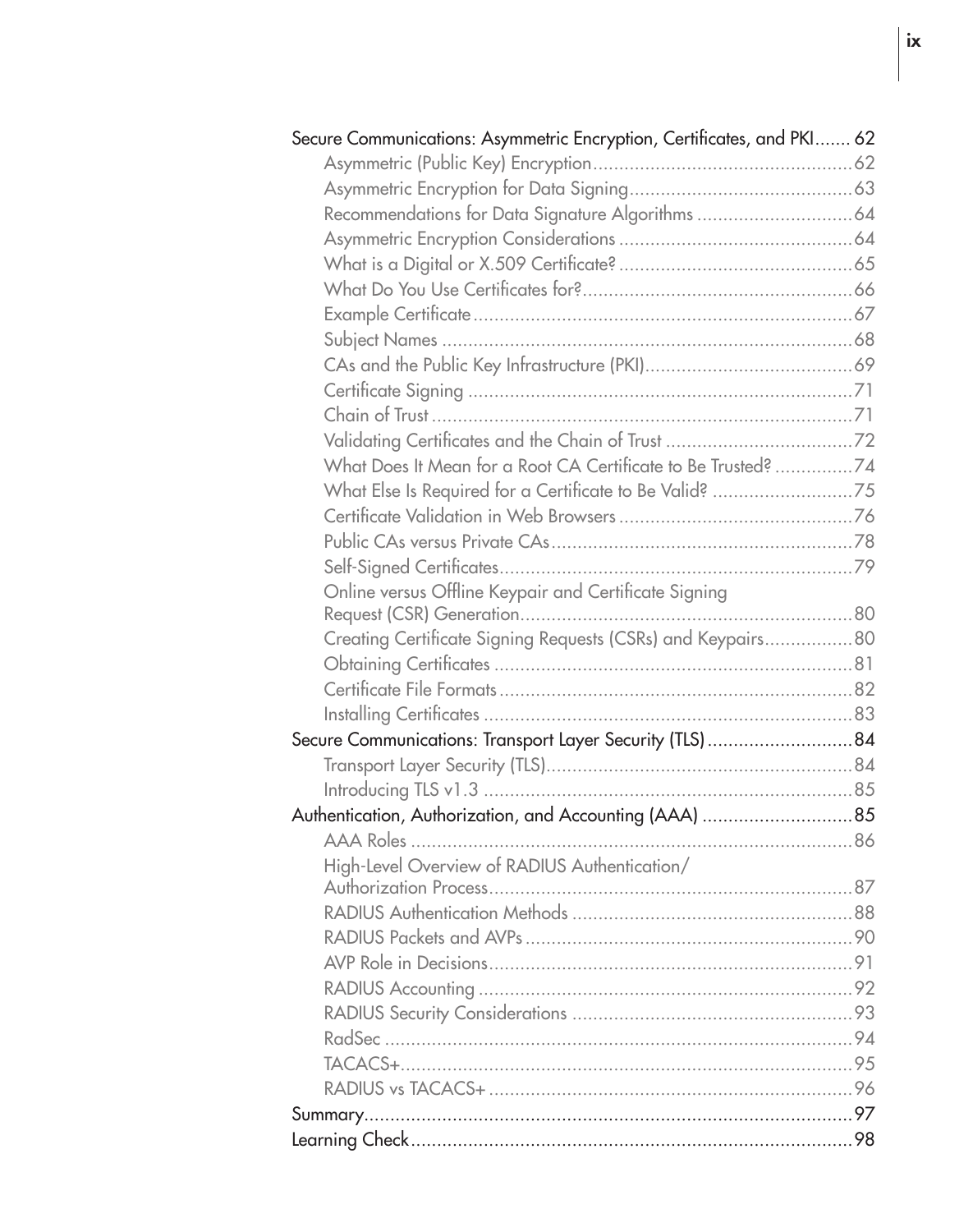| CLI Commands: Management Interface Configuration 107           |  |
|----------------------------------------------------------------|--|
| CLI Commands: Locking Down Protocols to the Out-of-Band        |  |
|                                                                |  |
|                                                                |  |
| Methods for Restricting In-Band Management Access 109          |  |
|                                                                |  |
|                                                                |  |
| Enforcing Best Practices for Local Authentication112           |  |
| CLI Commands: Local Authentication Configuration 113           |  |
| Understanding How Credentials Are Stored in the Config 114     |  |
| Setting up External Authentication for Management Access 115   |  |
|                                                                |  |
|                                                                |  |
| Using RADIUS AVPs to Assign Manager Roles on an                |  |
|                                                                |  |
| Using TACACS+ Privilege Levels to Assign Manager               |  |
|                                                                |  |
| Using Aruba VSA to Assign Manager Roles (RADIUS or             |  |
|                                                                |  |
|                                                                |  |
| CLI Commands: TACACS+ Authentication Configuration 125         |  |
|                                                                |  |
|                                                                |  |
|                                                                |  |
|                                                                |  |
| Set Up Management Stations to Trust the Switch Public Keys 130 |  |
|                                                                |  |
|                                                                |  |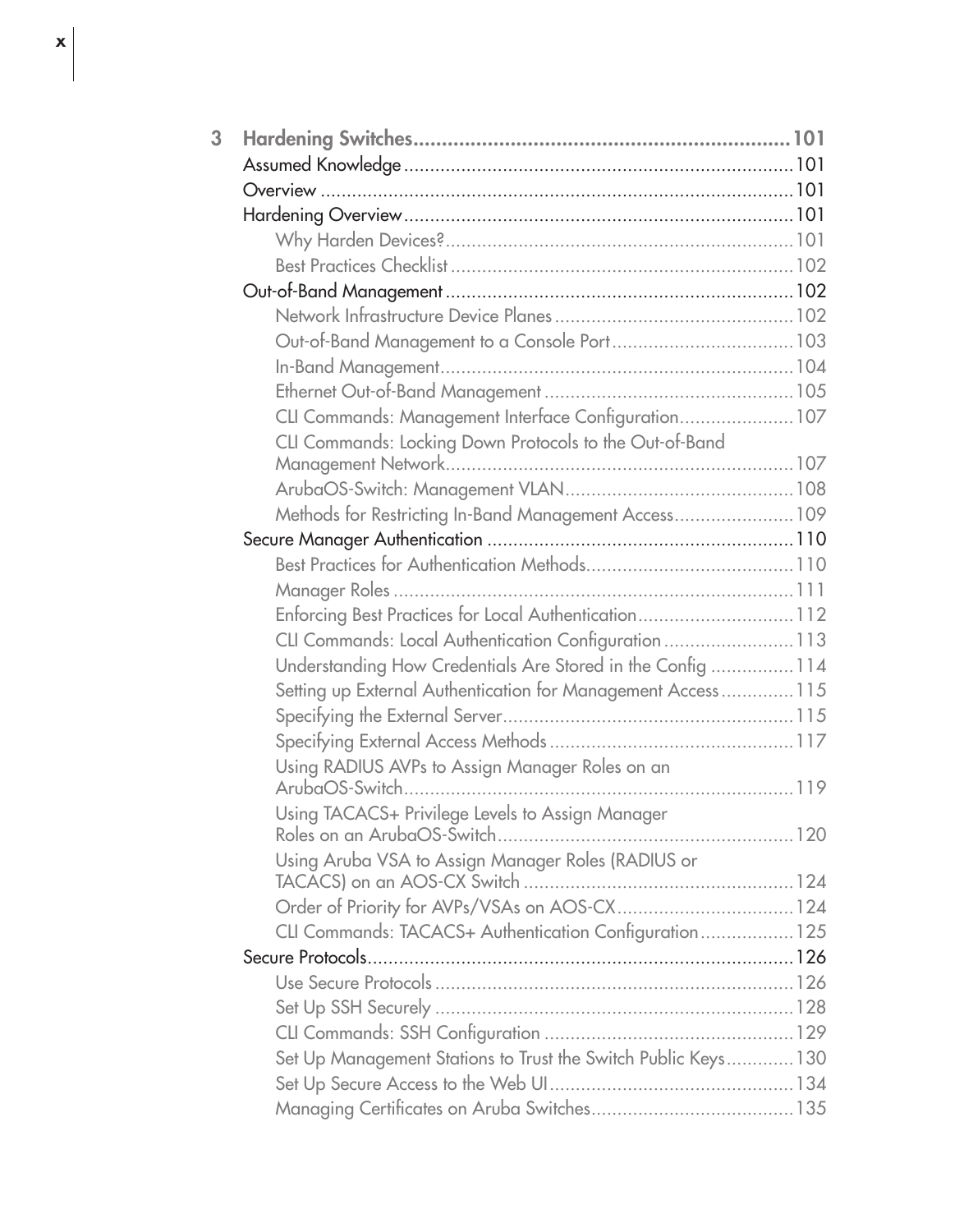|   | Managing Certificates with Enrollment over Secure          |  |
|---|------------------------------------------------------------|--|
|   |                                                            |  |
|   |                                                            |  |
|   |                                                            |  |
|   |                                                            |  |
|   |                                                            |  |
|   |                                                            |  |
|   |                                                            |  |
|   |                                                            |  |
|   |                                                            |  |
|   |                                                            |  |
|   | CLI Commands: CoPP and Enhanced Secure Mode 145            |  |
|   |                                                            |  |
|   |                                                            |  |
|   |                                                            |  |
|   | Understand the Trusted Platform Module (TPM) 149           |  |
|   |                                                            |  |
|   |                                                            |  |
|   |                                                            |  |
| 4 |                                                            |  |
|   |                                                            |  |
|   |                                                            |  |
|   |                                                            |  |
|   | Why Harden the Wireless Infrastructure Devices 153         |  |
|   |                                                            |  |
|   |                                                            |  |
|   |                                                            |  |
|   |                                                            |  |
|   |                                                            |  |
|   |                                                            |  |
|   |                                                            |  |
|   | Adjust the Control Plane ACL (Firewall ACL Whitelist)  158 |  |
|   | Secure Manager Access to the ArubaOS Web UI 160            |  |
|   |                                                            |  |
|   |                                                            |  |
|   | How the External Authentication Server Assigns             |  |
|   |                                                            |  |
|   |                                                            |  |
|   |                                                            |  |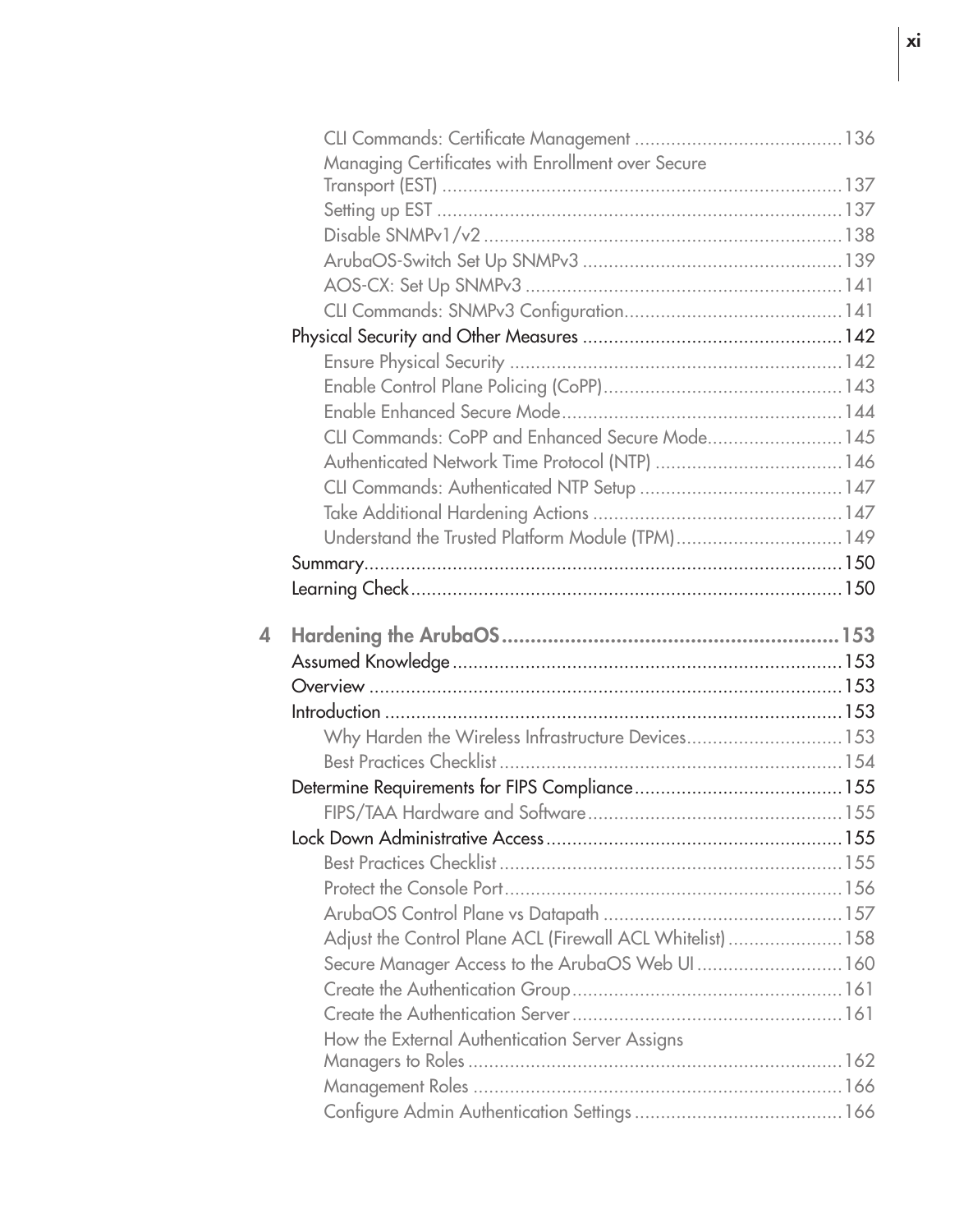|   | Installing a Trusted CA Certificate through the ArubaOS UI  168 |  |
|---|-----------------------------------------------------------------|--|
|   | Methods for Obtaining Server Certificates on an MC 169          |  |
|   |                                                                 |  |
|   | Using a Server Certificate for the ArubaOS Web UI174            |  |
|   | Use Certificate-based Authentication for the Web UI175          |  |
|   | Process of Certificate-based Authentication for Web UI177       |  |
|   | "Disable" Local Authentication with Random Password 177         |  |
|   |                                                                 |  |
|   |                                                                 |  |
|   |                                                                 |  |
|   |                                                                 |  |
|   |                                                                 |  |
|   |                                                                 |  |
|   |                                                                 |  |
|   |                                                                 |  |
|   | Secure ArubaOS Device-to-Device Communications  189             |  |
|   |                                                                 |  |
|   |                                                                 |  |
|   |                                                                 |  |
|   |                                                                 |  |
|   |                                                                 |  |
|   |                                                                 |  |
|   |                                                                 |  |
|   |                                                                 |  |
| 5 |                                                                 |  |
|   |                                                                 |  |
|   |                                                                 |  |
|   |                                                                 |  |
|   |                                                                 |  |
|   | Spanning Tree Vulnerability: Rogue Device Becomes               |  |
|   |                                                                 |  |
|   |                                                                 |  |
|   |                                                                 |  |
|   |                                                                 |  |
|   | CLI Commands: Configuration of Spanning Tree Protections  201   |  |
|   |                                                                 |  |
|   |                                                                 |  |
|   |                                                                 |  |
|   |                                                                 |  |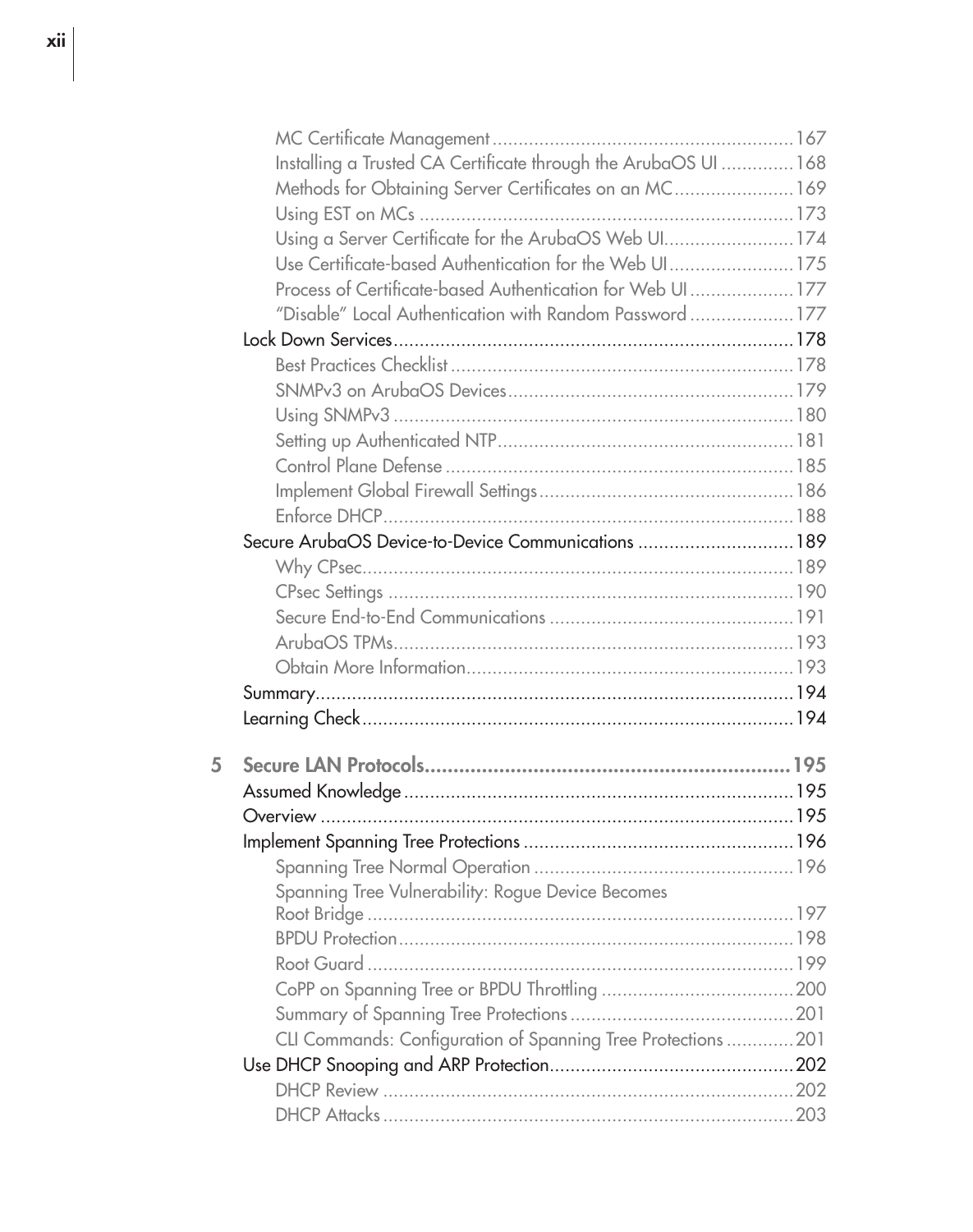|   | ArubaOS-Switch: Using DHCP Snooping to Protect against        |  |
|---|---------------------------------------------------------------|--|
|   |                                                               |  |
|   | ArubaOS-Switch: Filtering Option 82 from Connected Devices208 |  |
|   |                                                               |  |
|   |                                                               |  |
|   |                                                               |  |
|   | ArubaOS-Switch: DHCP Snooping and ARP Protection 212          |  |
|   | ArubaOS-Switch: Guidelines for Using ARP Protection213        |  |
|   | CLI Commands: Configuration of DHCP Snooping and              |  |
|   |                                                               |  |
|   |                                                               |  |
|   |                                                               |  |
|   |                                                               |  |
|   |                                                               |  |
|   |                                                               |  |
|   |                                                               |  |
|   | CLI Commands: Configuration of Routing Protocol               |  |
|   |                                                               |  |
|   |                                                               |  |
|   |                                                               |  |
|   |                                                               |  |
| 6 |                                                               |  |
|   | Network Authentication and Encryption Technologies 223        |  |
|   |                                                               |  |
|   |                                                               |  |
|   |                                                               |  |
|   |                                                               |  |
|   |                                                               |  |
|   |                                                               |  |
|   |                                                               |  |
|   |                                                               |  |
|   |                                                               |  |
|   |                                                               |  |
|   |                                                               |  |
|   |                                                               |  |
|   |                                                               |  |
|   |                                                               |  |
|   |                                                               |  |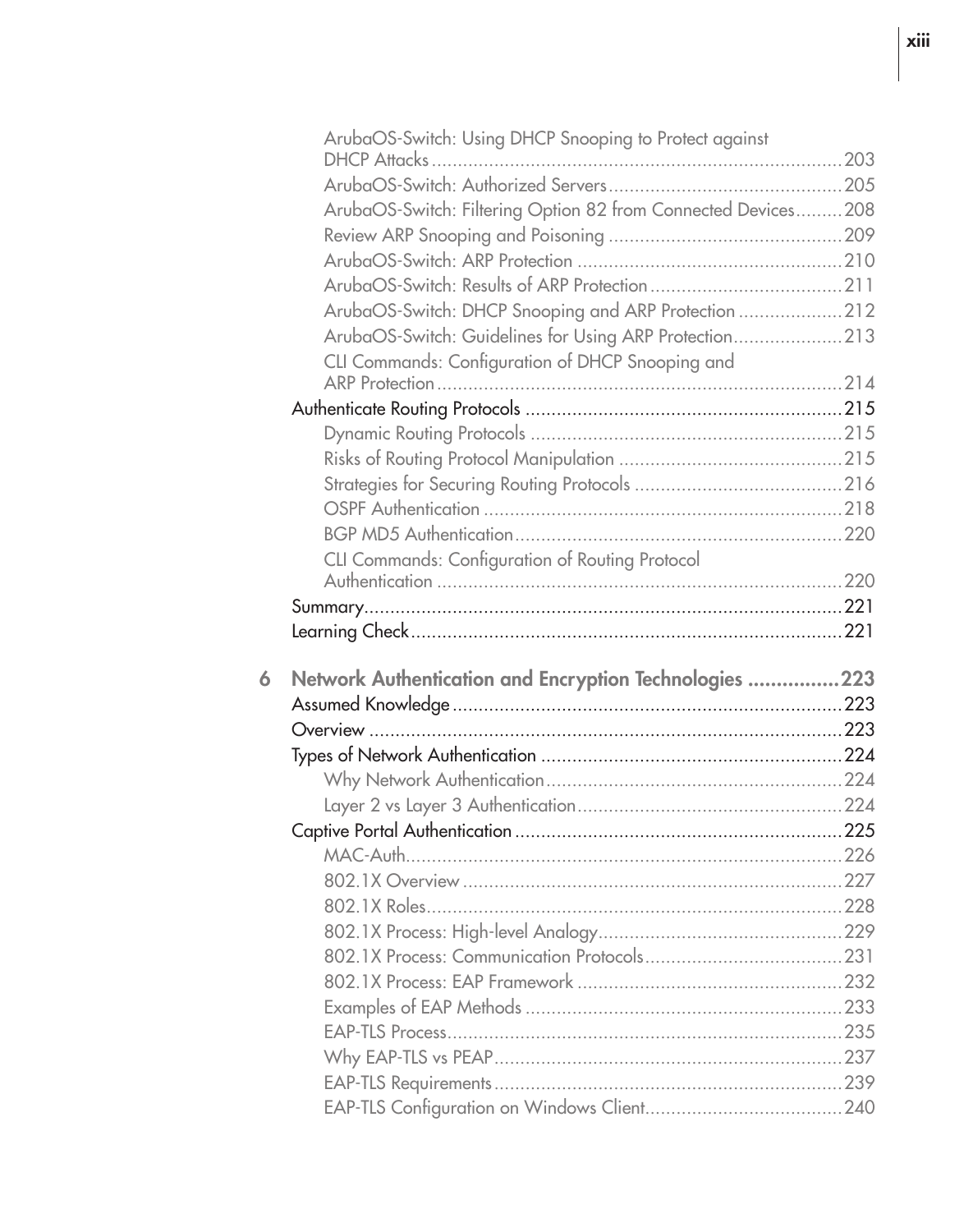|   | Some Options for Deploying Certificates on User Devices244    |      |
|---|---------------------------------------------------------------|------|
|   |                                                               |      |
|   |                                                               |      |
|   |                                                               |      |
|   |                                                               |      |
|   |                                                               |      |
|   |                                                               |      |
|   |                                                               |      |
|   |                                                               |      |
|   |                                                               |      |
|   |                                                               |      |
|   |                                                               |      |
|   |                                                               |      |
|   |                                                               |      |
|   |                                                               |      |
|   |                                                               |      |
|   |                                                               |      |
|   |                                                               |      |
|   |                                                               |      |
|   | Additional Security with Management Frame Protection (MFP)260 |      |
|   |                                                               |      |
|   |                                                               |      |
| 7 | Enforce Edge Security with an Aruba Infrastructure263         |      |
|   |                                                               |      |
|   |                                                               |      |
|   | Scenario Introduction: First Steps in Protecting the Edge 263 |      |
|   |                                                               |      |
|   |                                                               |      |
|   | How ArubaOS Wireless Devices Handle Users Associated          |      |
|   |                                                               | .265 |
|   |                                                               |      |
|   |                                                               |      |
|   |                                                               |      |
|   |                                                               |      |
|   |                                                               |      |
|   | High-Level View of WPA-Enterprise Authentication to CPPM283   |      |
|   | Additional Optional Tasks for the Authentication Server284    |      |
|   | Adding RadSec to Secure RADIUS on Untrusted Links285          |      |
|   |                                                               |      |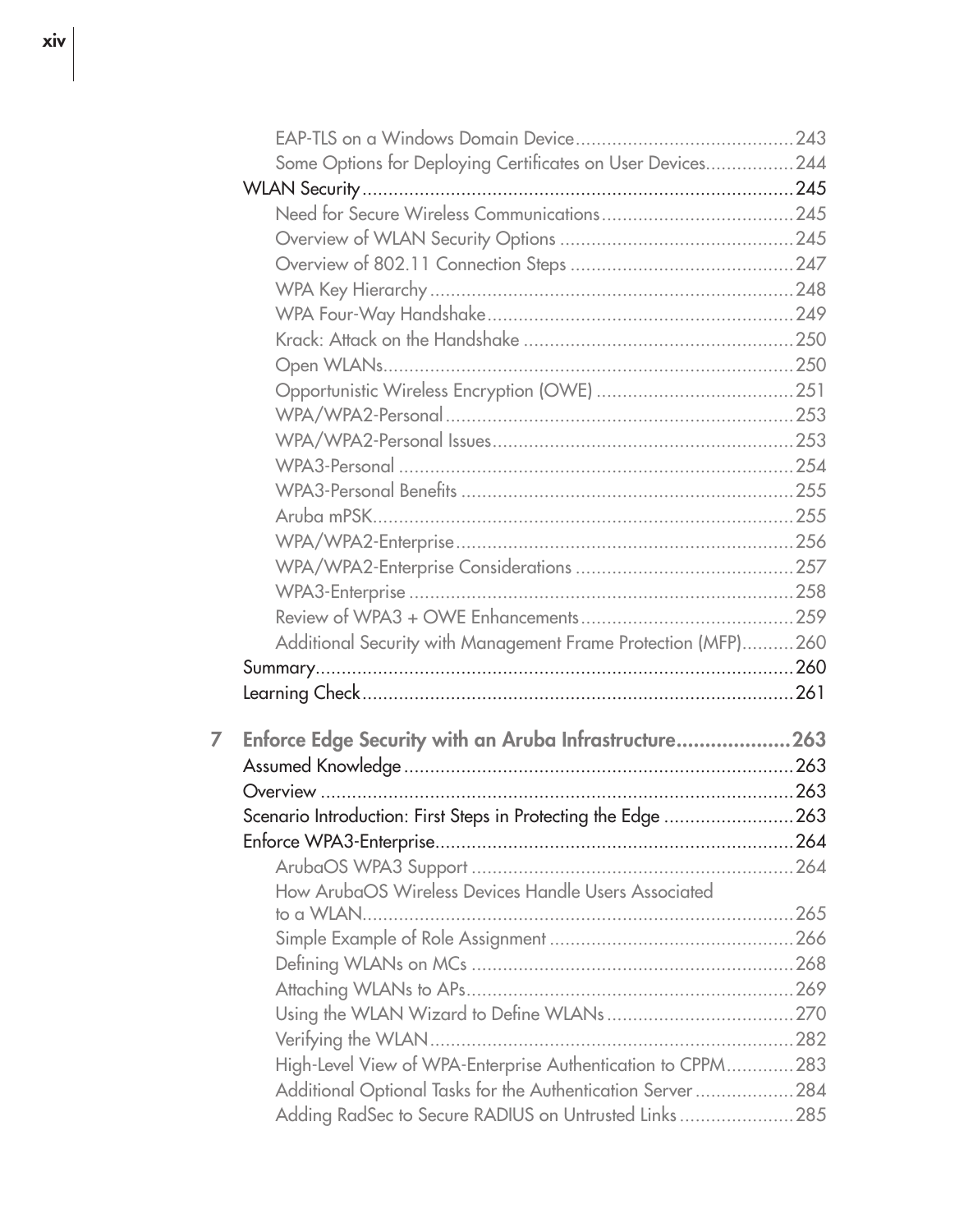|   | CLI Commands: MC Configuration for RadSec 286                                                                   |  |
|---|-----------------------------------------------------------------------------------------------------------------|--|
|   | Defining Multiple RADIUS/RadSec Servers in a Group 287                                                          |  |
|   |                                                                                                                 |  |
|   | Specifying a Dynamic Authorization RFC Server 288                                                               |  |
|   | Activating the Dynamic Authorization Server on WLANs 290                                                        |  |
|   |                                                                                                                 |  |
|   | 802.1X Configuration Process on Aruba Switches290                                                               |  |
|   |                                                                                                                 |  |
|   |                                                                                                                 |  |
|   |                                                                                                                 |  |
|   | Ensuring Switches Support Dynamic Authorization 294                                                             |  |
|   | CLI Commands: Aruba Switch CLI Configuration for RADIUS295                                                      |  |
|   |                                                                                                                 |  |
|   |                                                                                                                 |  |
|   | CLI Commands: Aruba Switch CLI Configuration for 802.1X 299                                                     |  |
|   |                                                                                                                 |  |
|   |                                                                                                                 |  |
|   |                                                                                                                 |  |
| 8 | Enforce Role-Based Authentication and Access Control303                                                         |  |
|   |                                                                                                                 |  |
|   |                                                                                                                 |  |
|   |                                                                                                                 |  |
|   | Scenario: Protecting the Edge with Role-Based Policies304<br>ArubaOS Firewall versus a Traditional Firewall 304 |  |
|   |                                                                                                                 |  |
|   |                                                                                                                 |  |
|   |                                                                                                                 |  |
|   | Example of Assigning Users to Different Roles with CPPM 311                                                     |  |
|   |                                                                                                                 |  |
|   | Components of a Role-Based Access Control Session Rule313                                                       |  |
|   |                                                                                                                 |  |
|   |                                                                                                                 |  |
|   | Alias User                                                                                                      |  |
|   | Session Rule Handling by Stateful ArubaOS Firewall 318                                                          |  |
|   |                                                                                                                 |  |
|   |                                                                                                                 |  |
|   | Translating Security Needs into Firewall Policies 321                                                           |  |
|   |                                                                                                                 |  |
|   | AppRF 2.0                                                                                                       |  |
|   |                                                                                                                 |  |
|   |                                                                                                                 |  |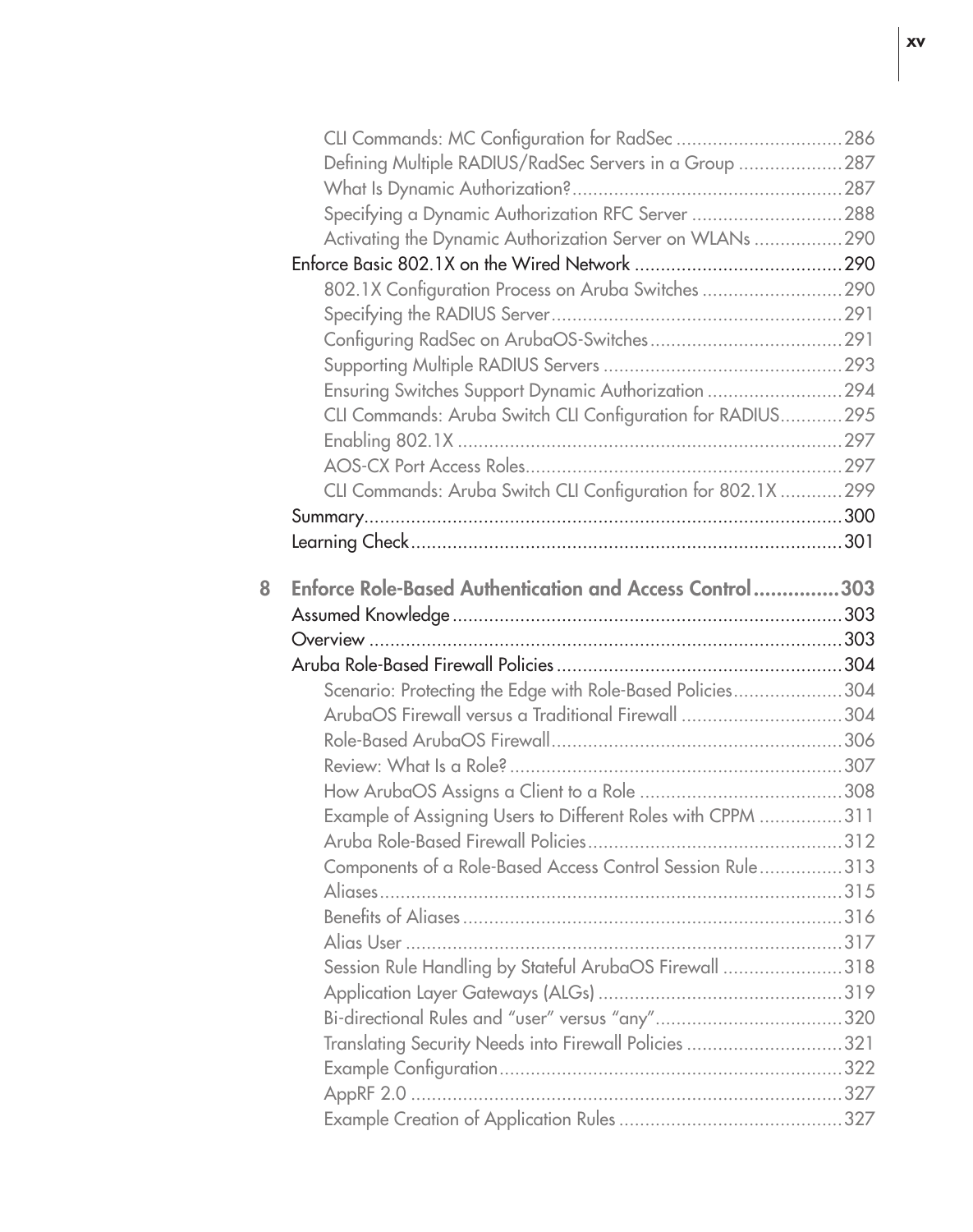|   | Application Rule Components in More Detail 328         |  |
|---|--------------------------------------------------------|--|
|   |                                                        |  |
|   |                                                        |  |
|   |                                                        |  |
|   |                                                        |  |
|   | Aruba Switch Multi-Use Ports with Local Forwarding 332 |  |
|   | Aruba Dynamic Segmentation: Tunneling to an MC333      |  |
|   |                                                        |  |
|   |                                                        |  |
|   |                                                        |  |
|   |                                                        |  |
|   | CLI Commands: Configuring User Roles on Aruba          |  |
|   |                                                        |  |
|   |                                                        |  |
|   | CLI Commands: Enabling Downloading Roles on            |  |
|   |                                                        |  |
|   |                                                        |  |
|   |                                                        |  |
|   | CLI Commands: Configuring Tunneled-Node on             |  |
|   |                                                        |  |
|   | CLI Commands: Configuring Jumbo Frames on              |  |
|   | Setting up the Aruba MC to Support the Tunnels348      |  |
|   |                                                        |  |
|   | Viewing Tunneled Clients on Aruba Switches352          |  |
|   |                                                        |  |
|   |                                                        |  |
|   |                                                        |  |
|   |                                                        |  |
| 9 |                                                        |  |
|   |                                                        |  |
|   |                                                        |  |
|   |                                                        |  |
|   |                                                        |  |
|   |                                                        |  |
|   | Overview of Endpoint Classification Methods360         |  |
|   |                                                        |  |
|   | Aruba ClearPass Policy Manager Device Profiler 361     |  |
|   | ClearPass Device Profiler within Policy Manager361     |  |
|   | Overview of How ClearPass Profiles Devices 363         |  |
|   |                                                        |  |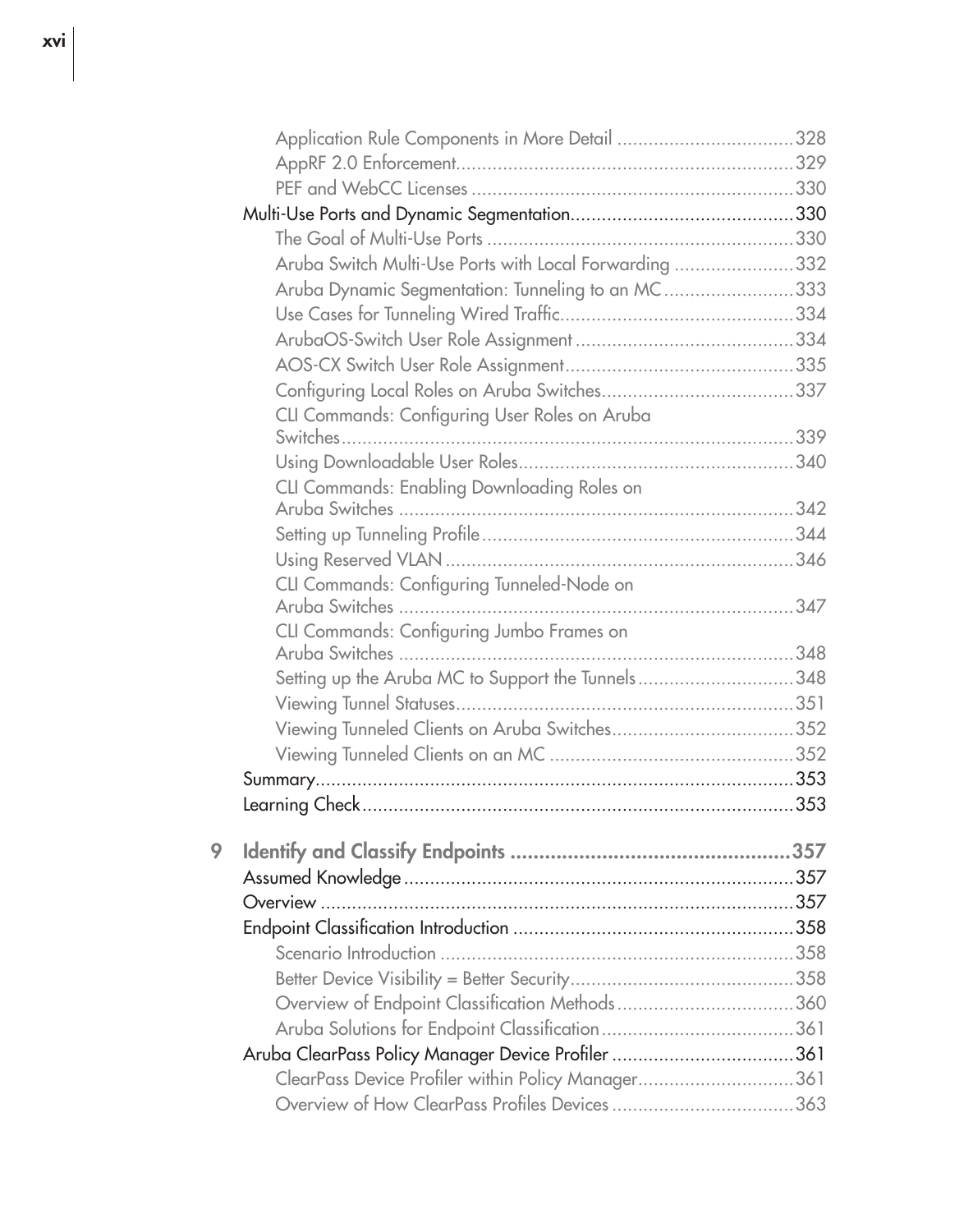| Ongoing Classification and Detection of Conflicts363             |  |
|------------------------------------------------------------------|--|
|                                                                  |  |
|                                                                  |  |
| Common Options Used for DHCP Fingerprinting 366                  |  |
|                                                                  |  |
|                                                                  |  |
| Sending DHCP Fingerprinting Information with IP Helper           |  |
|                                                                  |  |
|                                                                  |  |
| How ClearPass Obtains HTTP User-Agent Strings 372                |  |
|                                                                  |  |
| Sending Device Fingerprinting Information to ClearPass           |  |
| CLI Commands: Configuring Device Fingerprinting Policies         |  |
|                                                                  |  |
|                                                                  |  |
|                                                                  |  |
| Using Device Information to Control Endpoint Access (Example)383 |  |
|                                                                  |  |
|                                                                  |  |
| Summary of Steps on ArubaOS Mobility Devices to                  |  |
| Summary of Steps on Aruba Switches to Support ClearPass          |  |
|                                                                  |  |
| CLI Commands: Commands on Aruba Switches to Support              |  |
|                                                                  |  |
|                                                                  |  |
|                                                                  |  |
| Example Placements for ClearPass Device Insight Collectors 397   |  |
|                                                                  |  |
|                                                                  |  |
|                                                                  |  |
|                                                                  |  |
|                                                                  |  |
|                                                                  |  |
|                                                                  |  |
|                                                                  |  |
|                                                                  |  |
|                                                                  |  |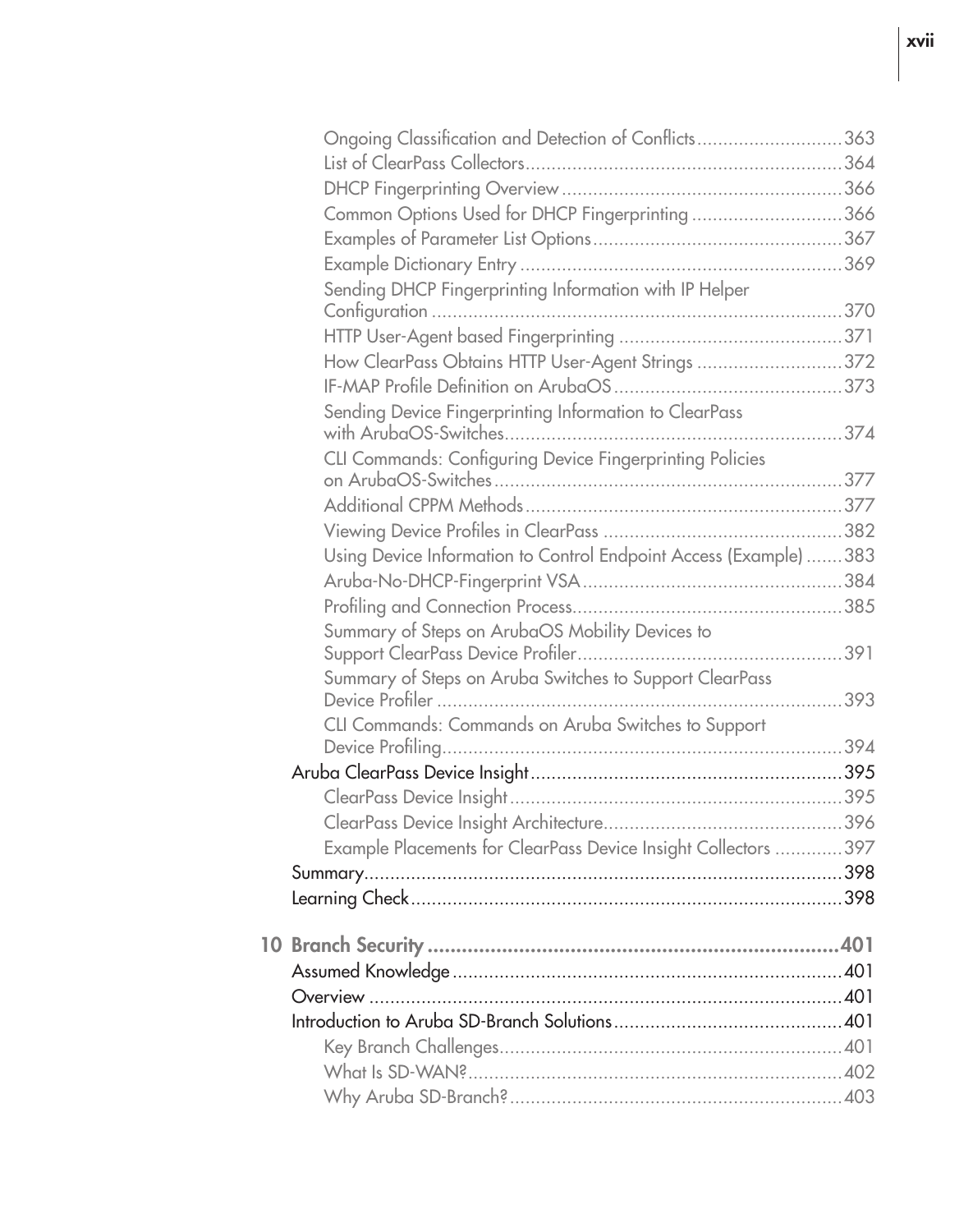| Simplified Onboarding and Lifecycle Management                     |  |
|--------------------------------------------------------------------|--|
|                                                                    |  |
|                                                                    |  |
|                                                                    |  |
|                                                                    |  |
|                                                                    |  |
|                                                                    |  |
| Dynamic Segmentation with Aruba Switches and BGWs 413              |  |
|                                                                    |  |
|                                                                    |  |
|                                                                    |  |
|                                                                    |  |
|                                                                    |  |
|                                                                    |  |
|                                                                    |  |
|                                                                    |  |
|                                                                    |  |
|                                                                    |  |
|                                                                    |  |
|                                                                    |  |
|                                                                    |  |
|                                                                    |  |
|                                                                    |  |
|                                                                    |  |
| Viewing Debug Information on Aruba Switches423                     |  |
|                                                                    |  |
|                                                                    |  |
|                                                                    |  |
| Setting up Secure Logging to a Syslog Server on Aruba Switches 427 |  |
| Controlling Which Event Logs Aruba Switches Forward  428           |  |
| Controlling Which Debugs Aruba Switches Forward429                 |  |
| CLI Commands: Configuring Logging on Aruba Switches430             |  |
| Additional Traffic Monitoring through the ArubaOS Dashboard  431   |  |
|                                                                    |  |
|                                                                    |  |
|                                                                    |  |
|                                                                    |  |
| Accessing Access Tracker in ClearPass Policy Manager (CPPM) 435    |  |
|                                                                    |  |

## xviii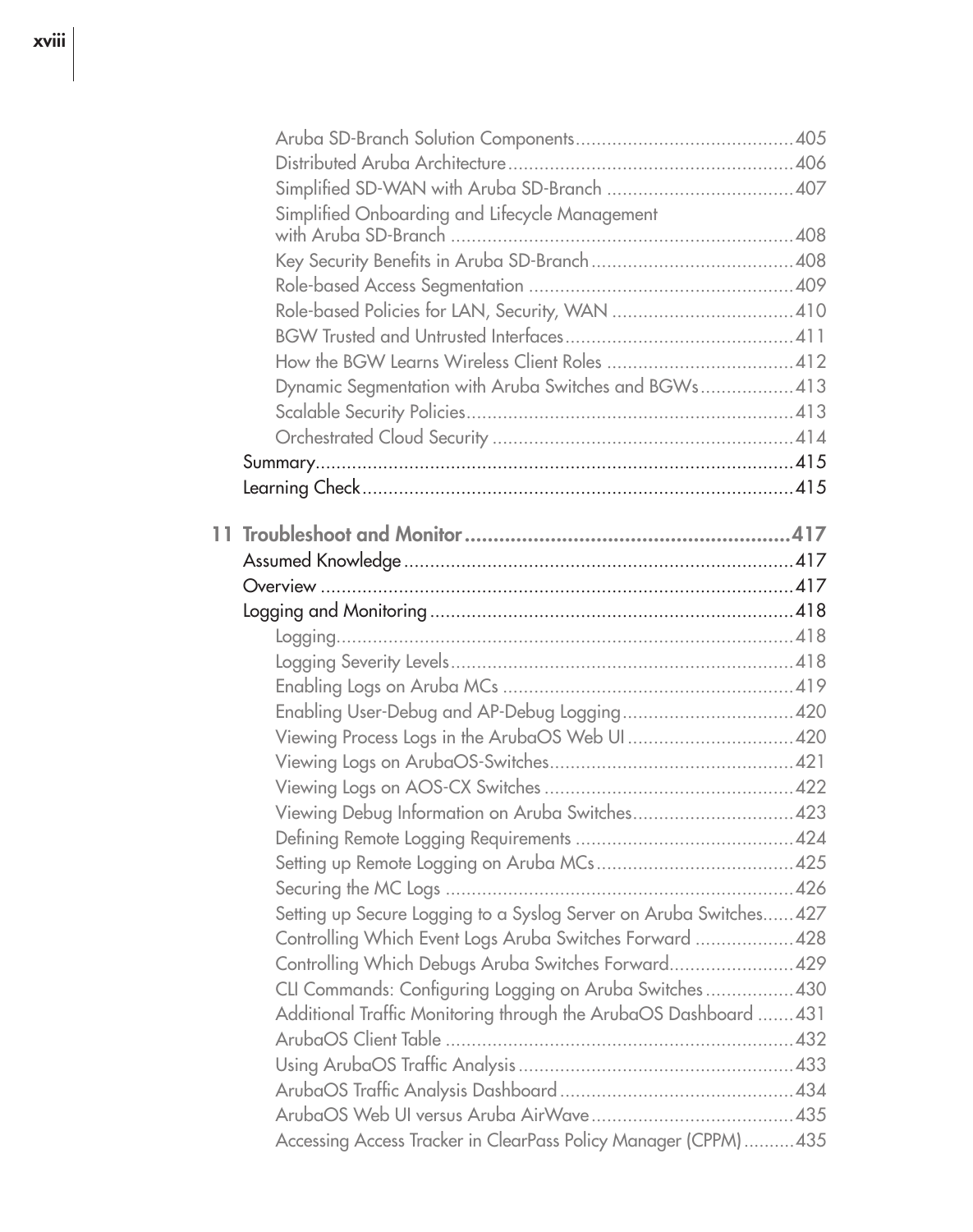|  | Aruba ClearPass Insight Dashboard and Inventory 437               |  |
|--|-------------------------------------------------------------------|--|
|  |                                                                   |  |
|  |                                                                   |  |
|  |                                                                   |  |
|  | Introduction to Troubleshooting Authentication Issues440          |  |
|  | Defining the Problem: Reproducing the Issue and                   |  |
|  |                                                                   |  |
|  |                                                                   |  |
|  |                                                                   |  |
|  |                                                                   |  |
|  |                                                                   |  |
|  |                                                                   |  |
|  |                                                                   |  |
|  |                                                                   |  |
|  |                                                                   |  |
|  |                                                                   |  |
|  |                                                                   |  |
|  | Example Packet Capture/Analysis Application: Wireshark453         |  |
|  |                                                                   |  |
|  |                                                                   |  |
|  | Implementing a Packet Capture on an Aruba MC455                   |  |
|  | CLI Commands: Starting and Stopping Packet Captures on MCs 458    |  |
|  | CLI Commands: Managing Packet Captures on MCs458                  |  |
|  | Configuring Wireshark at Destination IP to Receive the Capture459 |  |
|  | Implementing a Packet Capture on an Aruba AP460                   |  |
|  | Implementing a Packet Capture for Traffic through an              |  |
|  |                                                                   |  |
|  | Using Wireshark as the Destination for a Remote Packet            |  |
|  |                                                                   |  |
|  |                                                                   |  |
|  |                                                                   |  |
|  | 12 Implement Threat Detection and Forensics 465                   |  |
|  |                                                                   |  |
|  |                                                                   |  |
|  |                                                                   |  |
|  |                                                                   |  |
|  |                                                                   |  |
|  |                                                                   |  |
|  |                                                                   |  |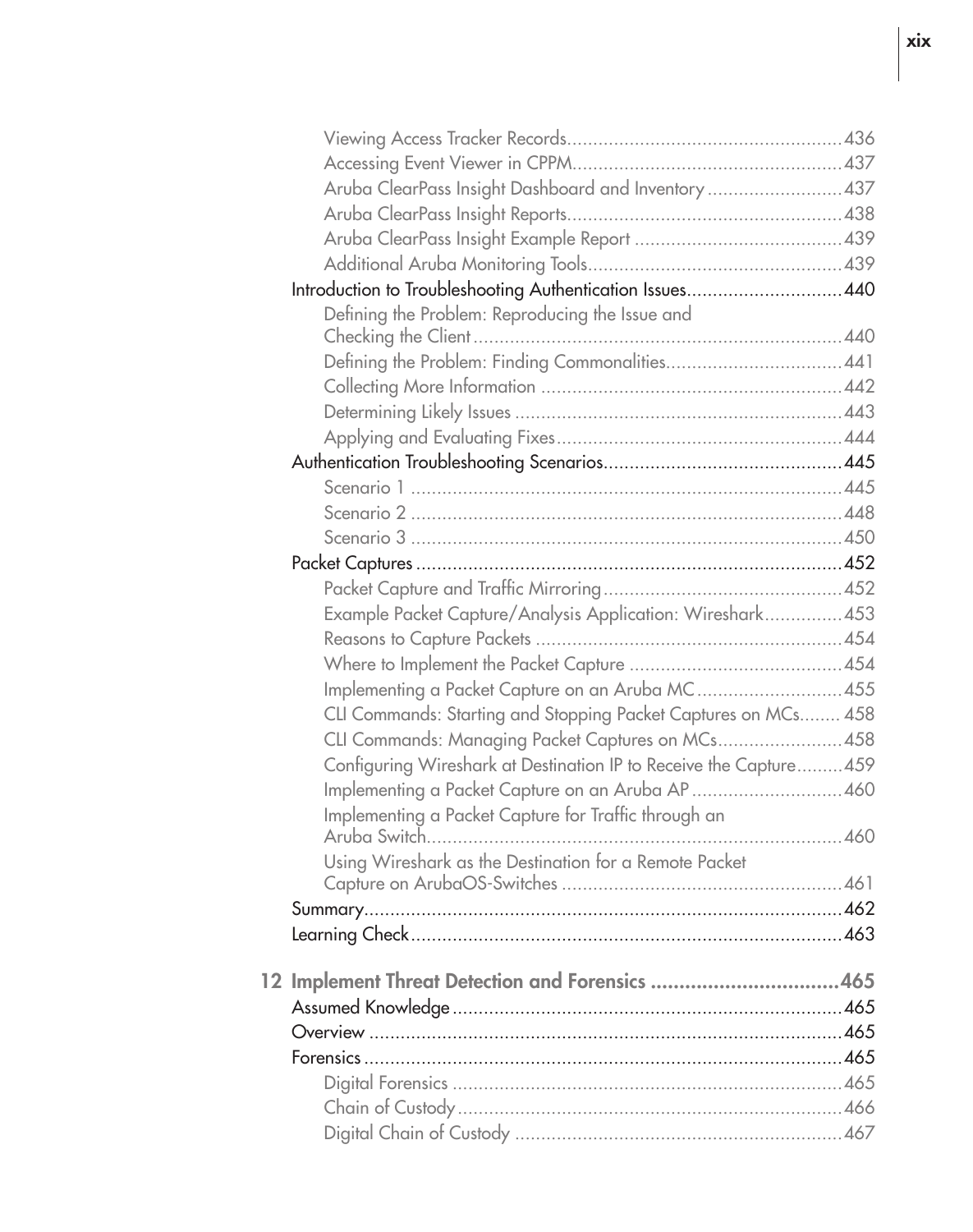| Analyze ArubaOS Wireless Intrusion Prevention (WIP) Events  472 |  |
|-----------------------------------------------------------------|--|
|                                                                 |  |
|                                                                 |  |
|                                                                 |  |
|                                                                 |  |
|                                                                 |  |
|                                                                 |  |
| Understanding the Risks Posed by Unauthorized Devices 480       |  |
|                                                                 |  |
|                                                                 |  |
|                                                                 |  |
| Viewing More Details about Interfering APs and                  |  |
|                                                                 |  |
| Viewing More Details about Rogue and Suspected                  |  |
|                                                                 |  |
|                                                                 |  |
| Understanding an ETH-GW-Wired-Mac-Table Match 488               |  |
|                                                                 |  |
|                                                                 |  |
|                                                                 |  |
|                                                                 |  |
|                                                                 |  |
| Supplemental Reference Information on IDS Events 495            |  |
|                                                                 |  |
|                                                                 |  |
|                                                                 |  |
|                                                                 |  |
|                                                                 |  |
|                                                                 |  |
|                                                                 |  |
|                                                                 |  |
|                                                                 |  |
|                                                                 |  |
|                                                                 |  |
|                                                                 |  |
|                                                                 |  |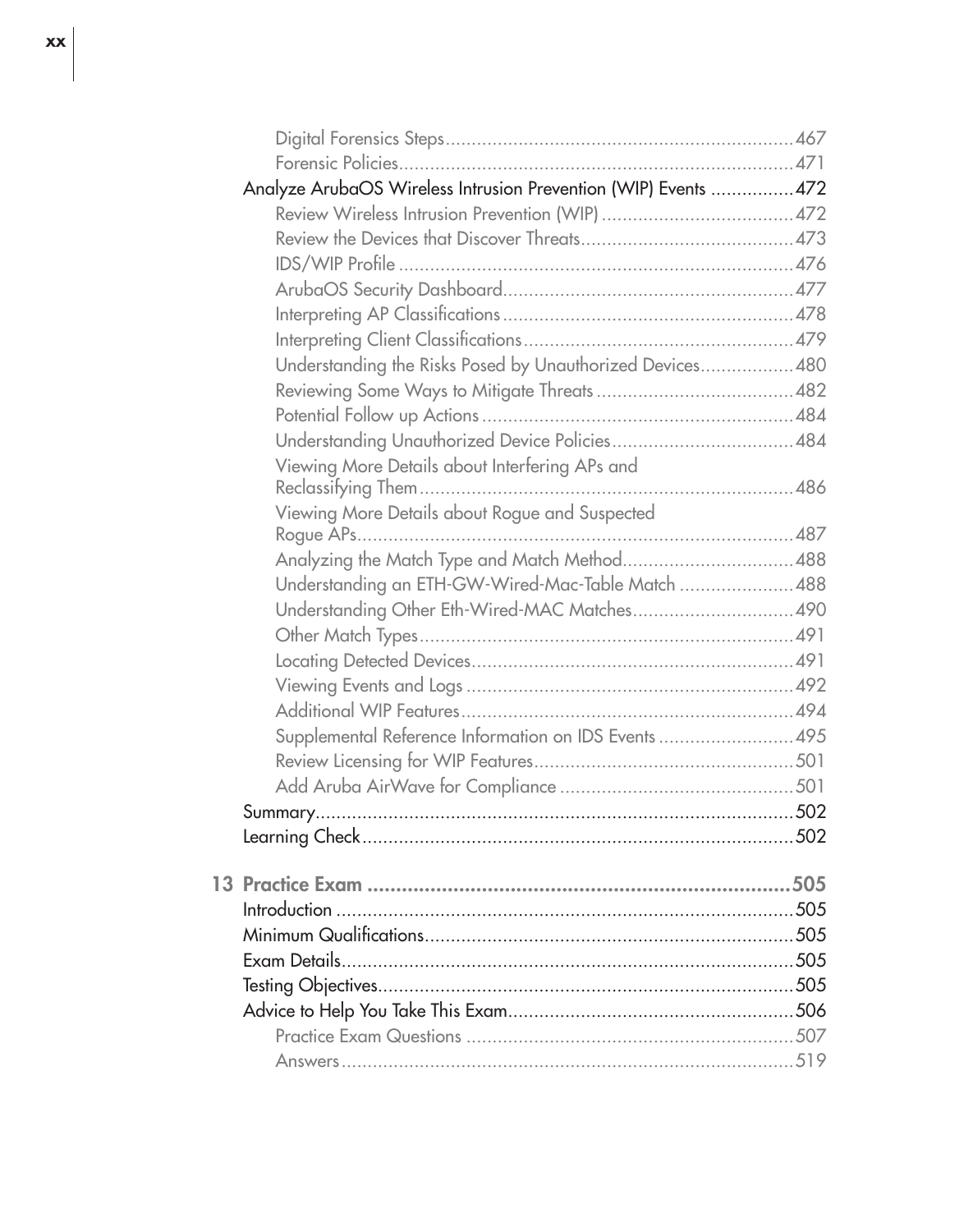| Chapter 6: Network Authentication and Encryption Technologies598 |  |
|------------------------------------------------------------------|--|
|                                                                  |  |
|                                                                  |  |
| DHCP Fingerprinting with ArubaOS Mobility Devices 601            |  |
|                                                                  |  |
|                                                                  |  |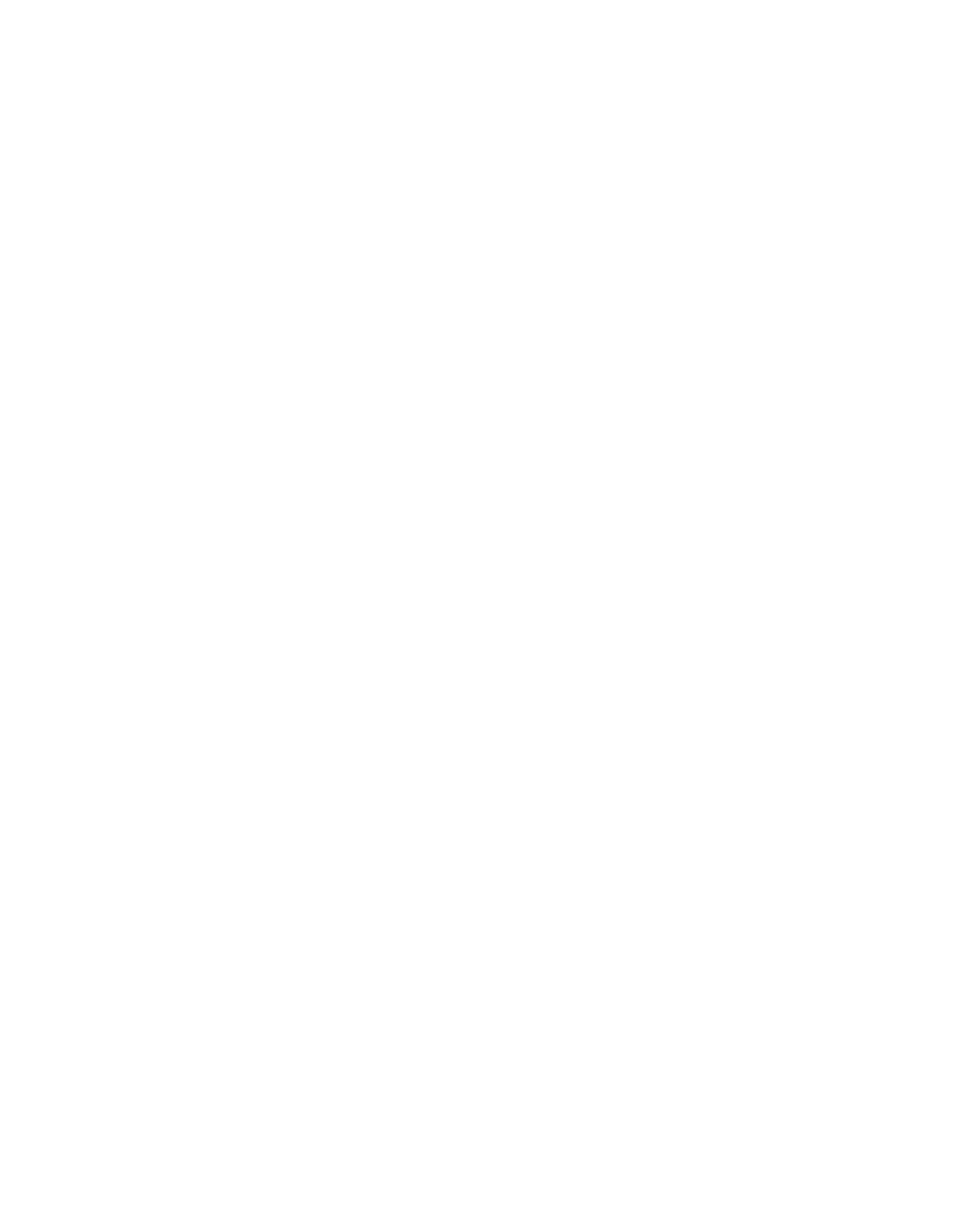# **1 Security Threats and the Aruba Security Strategy**

#### EXAM OBJECTIVES

- $\checkmark$  Describe common security threats, including malware, denial of service (DoS), spoofing, man-in-the-middle (MITM), and social engineering
- $\checkmark$  Identify the difference between a threat and a vulnerability
- $\checkmark$  Describe a kill chain and attack stages

## Assumed Knowledge

- Basics of IP networking
- Basics of Ethernet switching
- Basics of 802.11 wireless networks

### **Overview**

This chapter lays the groundwork for the rest of the study guide. In it you will learn about the threats to organizations' networks and the reasons why organizations require rigorous security more than ever before. You will then apply what you have learned in an activity.

Next you will learn about the specific stages of cyber attacks, from reconnaissance to extracting data onto the hacker's device.

Finally, you will learn why customers need to embrace a zero trust strategy for securing their network. You will examine the Aruba strategy for delivering a zero trust network and get an overview of the pieces of the strategy that this study guide will cover.

## Confidentiality, Integrity, and Availability (CIA)

Before you dive into an examination of threats against network services, take a moment to examine what these threats might compromise and what a secure network should deliver.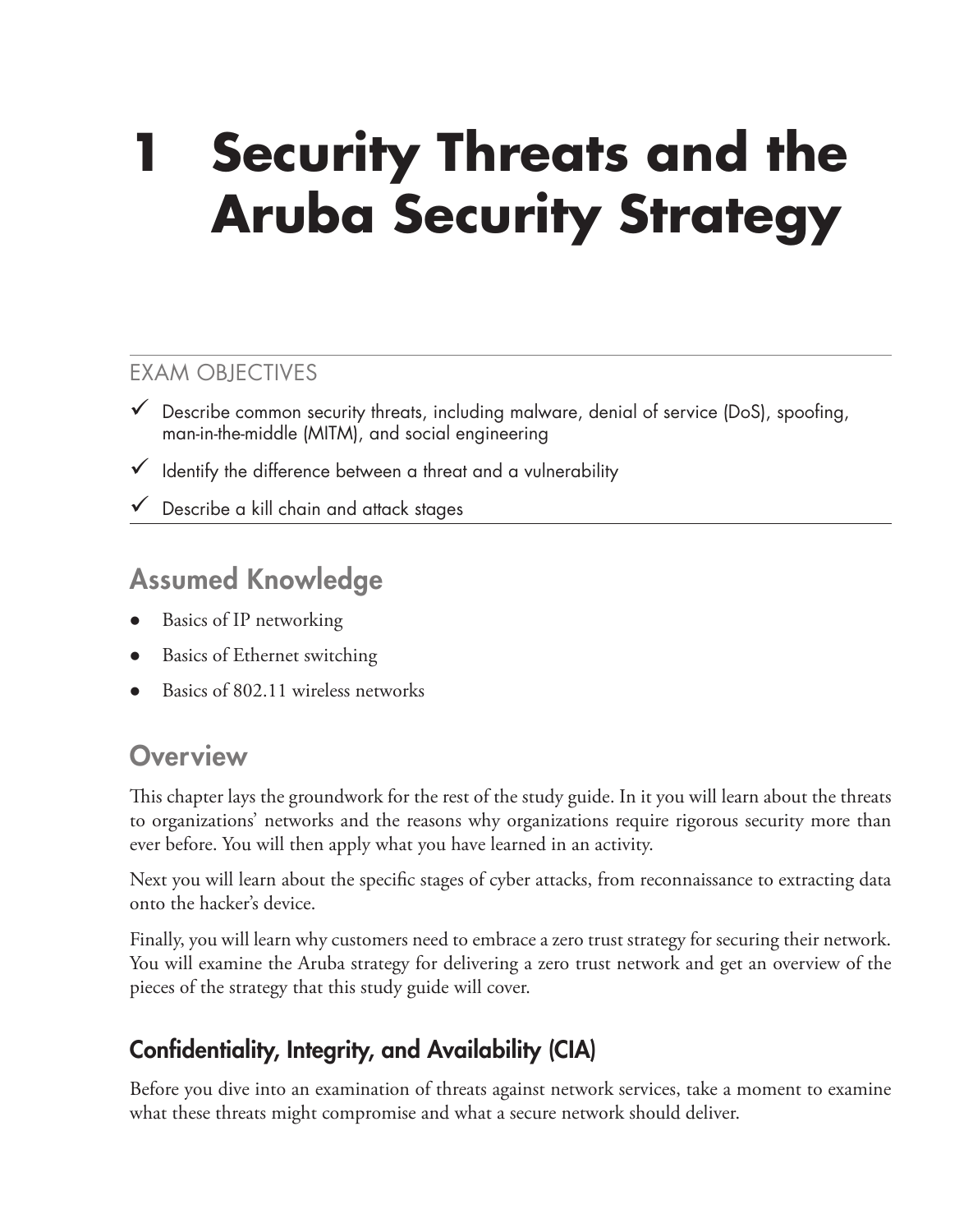As defined by widespread industry models, a secure network should provide confidentiality, integrity, and availability (CIA). Confidentiality, sometimes called privacy, means that no one can read a message except the intended recipient. Integrity means that the message that the recipient receives matches the message that the actual transmitter originally sent. No one replaced the message with a different one or tampered with the message's contents. Integrity is related to authenticity, which means that the supposed transmitter of the message is the actual transmitter. These two pillars in the CIA model relate to the security of communications. The final pillar, availability, ensures that network services are available for legitimate users.

Throughout this chapter, you will look at threats to confidentiality, integrity, and availability. The rest of this study guide will explain how you can use an Aruba network infrastructure to fight those threats.

# Threat Overview

#### **Threats**

You will begin by looking at common threats and the risks that they pose to your customers' networks and business.

A threat broadly refers to any action executed or initiated by a bad actor who uses or attempts to use the network inappropriately.

The results of threats include:

Data breaches, in which data is improperly exposed to those who are not authorized to use that data and want to use the data for their own purposes; for example, threats can expose users' credit card information or government-issued IDs.

Loss of network service; for example, threats can prevent legitimate users from reaching a company's web page.

### Vulnerabilities versus Threats

To properly secure your network from threats, you need to understand the relationship between threats and vulnerabilities, as shown in Figure 1-1.